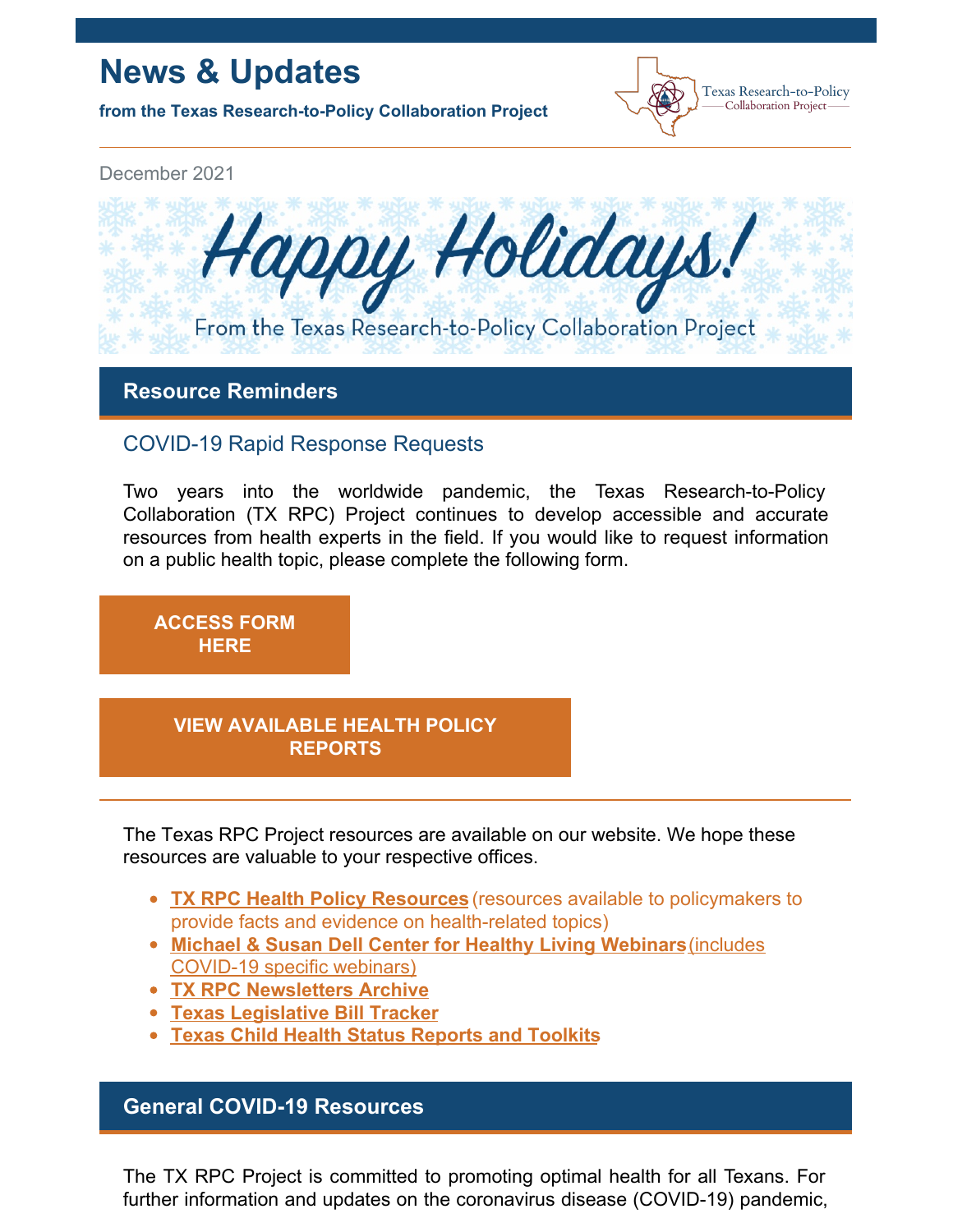the **Texas [Department](https://dshs.texas.gov/coronavirus/) of State Health Services**, **Centers for Disease Control and Prevention**, and **World Health [Organization](https://www.cdc.gov/coronavirus/2019-ncov/index.html)** provide masking and social distancing guidelines, as well as recommended best practices to limit transmission of the coronavirus.

# **Texas Research-to-Policy Updated Reports**

## UPDATED REPORT: Impact of COVID-19 on Food Insecurity

**Texas Research-to-Policy Collaboration Project**

Food insecurity among adults and children has increased during the COVID-19 pandemic due to rising levels of unemployment, poverty, and limited access to school nutrition programs because of school closures. Models predicted that 54 million Americans (16%) experienced food insecurity in 2020 compared to 37 million Americans (11.5%) in 2018, an increase of 17 million food insecure Americans due to COVID-19. Approximately 30.9% of Texas children were projected to be food insecure in 2020, compared to 21.6% of children in 2018.This report was updated on November 22, 2021.

#### **Key Takeaways:**

- Food insecurity among Texans has doubled from December 2018 (about 13%) to April-June 2020 (about 28%).
- At the current projected levels of 28% food insecurity in Texas, the annual estimated healthcare costs associated with lack of access to food in Texas is over \$11.1 billion.

**VIEW THE [UPDATED](https://sph.uth.edu/research/centers/dell/legislative-initiatives/COVID-19 and FI.pdf) REPORT**

# UPDATED REPORT: Texas Child Health Status Report: Child Physical Activity

**Michael & Susan Dell Center for Healthy Living**

The Michael & Susan Dell Center for Healthy Living is developing a series of reports, *Healthy Children, Healthy State*, to raise awareness of child health risk factors to develop to develop new programs and actions, and to build on current initiatives in Texas. The Child Physical Activity in Texas one-pager showcases the current state of physical activity for children in Texas. This report was updated on December 2, 2021 using 2019-2020 Texas SPAN data.

#### **Key Takeaways:**

- 80.4% of Texas youth do not meet guidelines of 60+ minutes of physical activity daily.
- Only 45% of middle schools allow students to use gym facilities and equipment outside of school hours.

**VIEW THE [UPDATED](https://sph.uth.edu/research/centers/dell/texas-child-health-status-report/physical activity 2021.pdf) REPORT**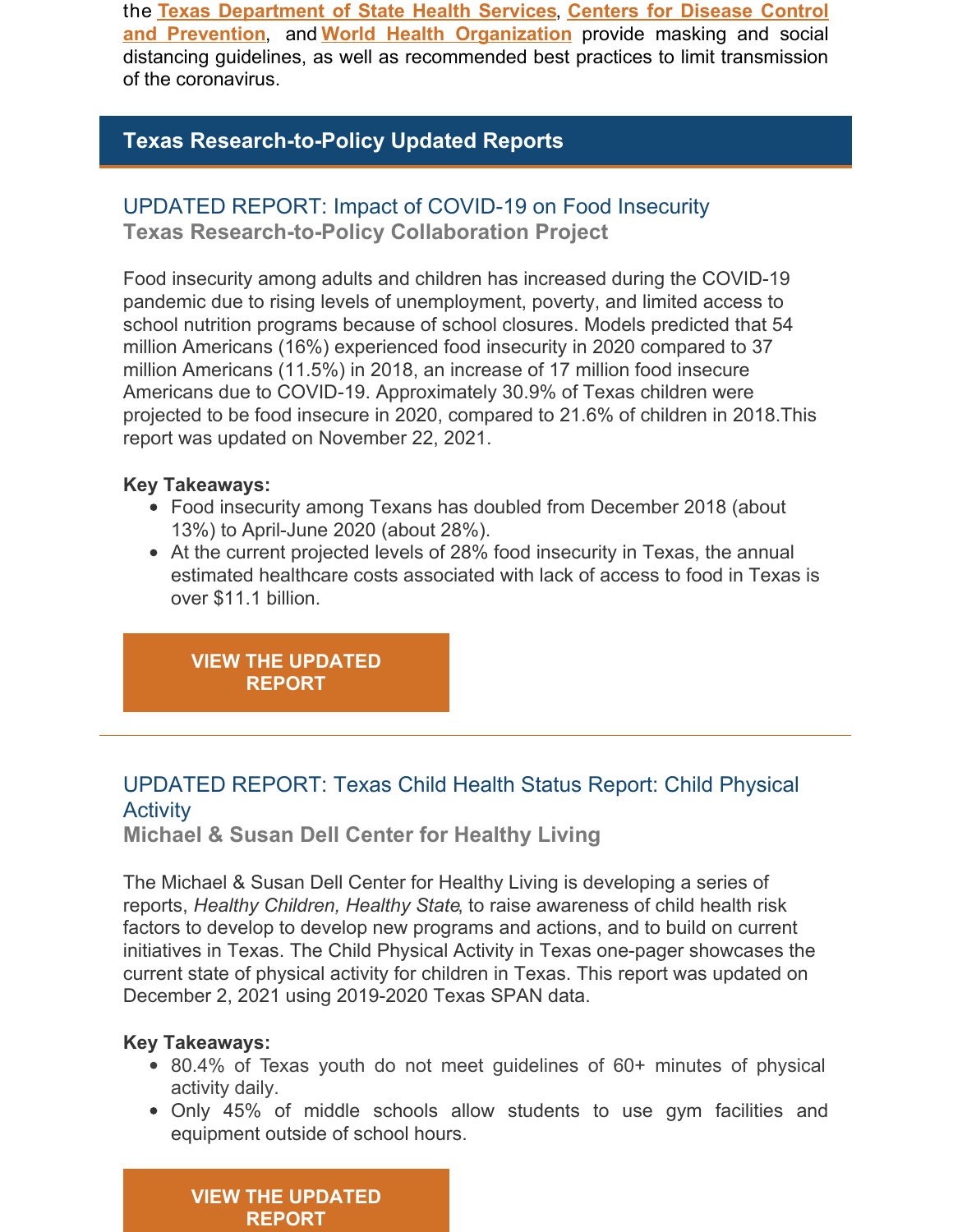## **Resources from TX RPC Members and Organizations**

Pediatric Vaccines: Top 8 Parental Concerns Answered **Katelyn Jetelina, PhD, MPH - UTHealth School of Public Health in Dallas**

"Your Local Epidemiologist", a blog by TX RPC Project member Katelyn Jetelina, released a report to answer parents' questions related to the pediatric COVID-19 vaccines. The COVID-19 vaccines recently became available for children 5-11 years old. Click the link to view and print the report.

|                                           | <b>COVID-19 PEDIATRIC VACCINE</b><br><b>Top 8 parental concerns answered</b><br>October 2021<br>. For 5-11 year olds, starting November 2021, a COVID19 vaccine will be authorized for emergency use. The vaccine is a<br>2-dose series taken 3 weeks apart. Each dose is 10 µg, which is 1/3 the dosage of the adolescent/adult vaccine<br>• For 12-17 year olds, a vaccine is already authorized and more than 11.1 million adolescents have been vaccinated. This<br>vaccine is a 2-dose series taken 3 weeks apart. Each dose is 30 µg.                                                                                                                                                                                       |
|-------------------------------------------|-----------------------------------------------------------------------------------------------------------------------------------------------------------------------------------------------------------------------------------------------------------------------------------------------------------------------------------------------------------------------------------------------------------------------------------------------------------------------------------------------------------------------------------------------------------------------------------------------------------------------------------------------------------------------------------------------------------------------------------|
| The vaccine is<br>effective<br>Your child | • 90-100% efficacy in clinical trials<br>. There were no severe cases of COVID19 during clinical trials<br>. Vaccines work against Delta and other known variants of concern<br>. Mostly mild-to-moderate side effects are reported: fever, fatigue, headaches,                                                                                                                                                                                                                                                                                                                                                                                                                                                                   |
| may experience<br>side effects            | chills, diarrhea, muscle and joint pain<br>• More kids report side effects with the 2nd dose compared to the 1st dose<br>. Rare side effects include swollen lymph nodes and skin sensitivity                                                                                                                                                                                                                                                                                                                                                                                                                                                                                                                                     |
| <b>Myocarditis is</b><br>rare             | Myocarditis (heart inflammation) has been linked to mRNA vaccines<br>. It is very rare. We expect 26 cases of myocarditis per 1 million doses administered<br>• It's more common for young males and more common for the 2nd dose<br>• Symptoms typically arise within 7 days of vaccination<br>. Majority of cases have been hospitalized. No kids have died. Cases fully recover within<br>$-34$ days.<br>. Vaccine-induced myocarditis is much milder compared to COVID19-induced myocarditis                                                                                                                                                                                                                                  |
| There is a need                           | COVID-19 disease in kids can range from asymptomatic to severe illness<br>. As of October 21, over 6.3 million COVID-19 pediatric cases have been reported<br>. Only 43% of kids under 12 years old have natural immunity<br>. In 23 states, 24,073 pediatric hospitalizations have been reported<br>• 30% of hospitalized had no underlying medical condition<br>. Hospitalization rates for COVID-19 are higher than for the flu<br>+ As of October 2021, 5,217 MIS-C cases have been linked to COVID-19<br>• Over 600 pediatric deaths have been reported. Although this seems low compared to<br>adults, COVID-19 is a top 10 cause of death for kids in the United States.<br>• Long COVID-19 is reported among 7-8% of kids |
|                                           | Speed does not mean rushed. It meant leveraging a whole lot of people, money, and<br>decades of previous work to get us a vaccine in 9 months. This included:                                                                                                                                                                                                                                                                                                                                                                                                                                                                                                                                                                     |
| The vaccine got to<br>us fast             | 1. Previous research (mRNA research started in 1961; first clinical trial was in 2001);<br>2. Lots of money and resources for scientists around the world;<br>3. Production started before clinical trials were complete because the government<br>financially supported the effort:<br>4. Although vaccines went through Phase I, II, and III, phases were overlapped to remove<br>white space. This is standard practice;<br>5. High rates of disease in the community (unfortunately) meant we didn't have to wait for<br>a minimum number of COVID19 cases during clinical trials;<br>6. Over 150,000 people flooded to participate in the U.S. trials. This couldn't have been<br>done without each and every one of them    |

#### **Key Takeaways:**

- Clinical trials have shown the COVID-19 pediatric vaccine is 90-100% effective among 5 to 11 year olds.
- Messenger RNA (mRNA) cannot be used to alter DNA.
- Long term side effects from the vaccine, such as infertility, are not expected and are highly unlikely.

**VIEW THE [REPORT](https://yourlocalepidemiologist.substack.com/p/pediatric-vaccines-top-8-parental?token=eyJ1c2VyX2lkIjoyNzMyMDUzOSwiXyI6ImtlMjZWIiwiaWF0IjoxNjM1NDM1ODc3LCJleHAiOjE2MzU0Mzk0NzcsImlzcyI6InB1Yi0yODEyMTkiLCJzdWIiOiJwb3N0LXJlYWN0aW9uIn0.MYenBUtqFD5WXDZlj6Azq0queQRFahxkDRimhqJWorw)**

**Highlights from TX RPC Network Members Conducting COVID-19 Research**

Even As Texas COVID-19 Cases Decline, Public Health Leaders Say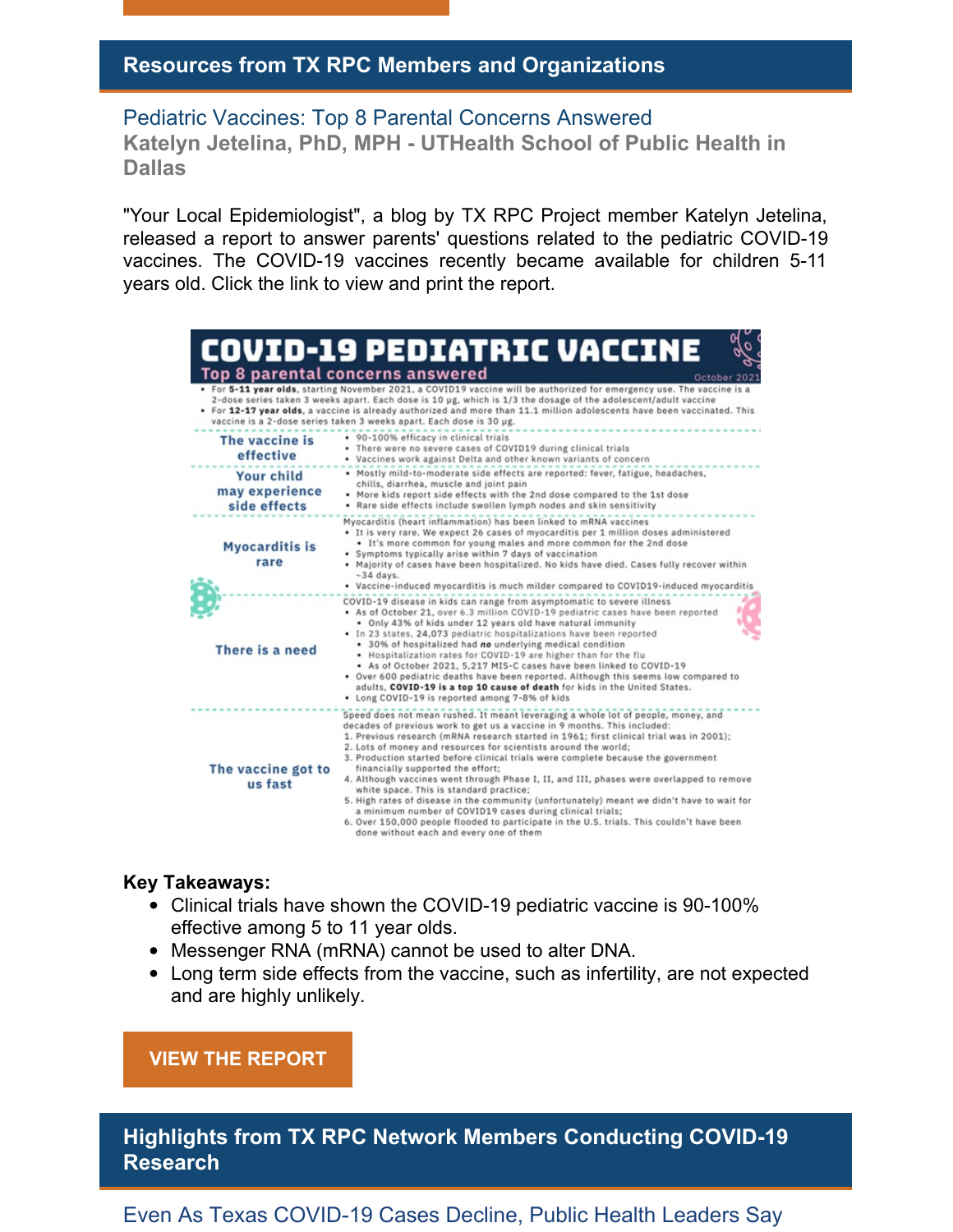#### Omicron Variant Is On Its Way

**Catherine Troisi, PhD - UTHealth School of Public Health in Houston**

The Omicron variant has created concern around the world, with many countries closing their borders again as scientists continue to examine the severity of the new variant. When asked about health experts' concern about the Omicron variant, TX RPC Project member Dr. Catherine Troisi said "the concern is that we are seeing with this variant 30 mutations in the spike protein and that's the important part of the virus that attaches to cells and also that our bodies make immunity to". Dr. Troisi spoke about the importance of masks, which are not perfect, but do help to prevent infection because they "are an easy prevention to take". Health experts also recommend getting children ages 5-11 years old vaccinated because COVID has become one of the major vaccine-preventable causes of death in the U.S.

#### **Key Takeaways:**

- If everyone who can be vaccinated gets vaccinated, including children, the odds of transmission are lower
- Health experts worry about the potential for increases in infections due to the Omicron virus variant, and warn that therapeutics may not be as effective as for previous variants.

## **READ THE [ARTICLE](https://www.texasstandard.org/stories/even-as-texas-covid-cases-decline-public-health-leaders-say-omicron-variant-is-on-its-way/)**

## More Than 75% of Texans Have COVID-19 Antibodies, Survey Say **Eric Boerwinkle, PhD - UTHealth School of Public Health in Dallas**

It is estimated that 75% of Texans have COVID-19 antibodies through vaccination or previous infection. However, experts state that people who are not vaccinated but have previously been infected with COVID-19 have fewer antibodies to fight COVID-19 compared to vaccinated individuals. Dr. Boerwinkle says that the Texas Coronavirus Antibody REsponse Survey (Texas CARES) data show that "vaccination may provide the highest level of protection, even for those who have had a prior COVID-19 infection and developed antibodies." The Texas CARES study had participants complete a short survey about their health, then participants had their blood drawn at three different time points for antibody testing. The study provides further insight into how long immunity from natural infection and vaccinations lasts.

#### **Key Takeaways:**

- Approximately 4,000 children between the ages of 5 and 19 participated in the Texas CARES study and 33% of those children had antibodies to the COVID-19 virus. Of those 33%, around 50% of children were asymptomatic.
- Almost half of parents (44.9%) reported that the pandemic negatively impacted their child's mental health.

**READ THE [ARTICLE](https://www.khou.com/article/news/health/coronavirus/vaccine/texans-covid19-antibodies-texascares-uthealth/285-90445e46-804b-42c3-92e1-f7cf395cda3b)**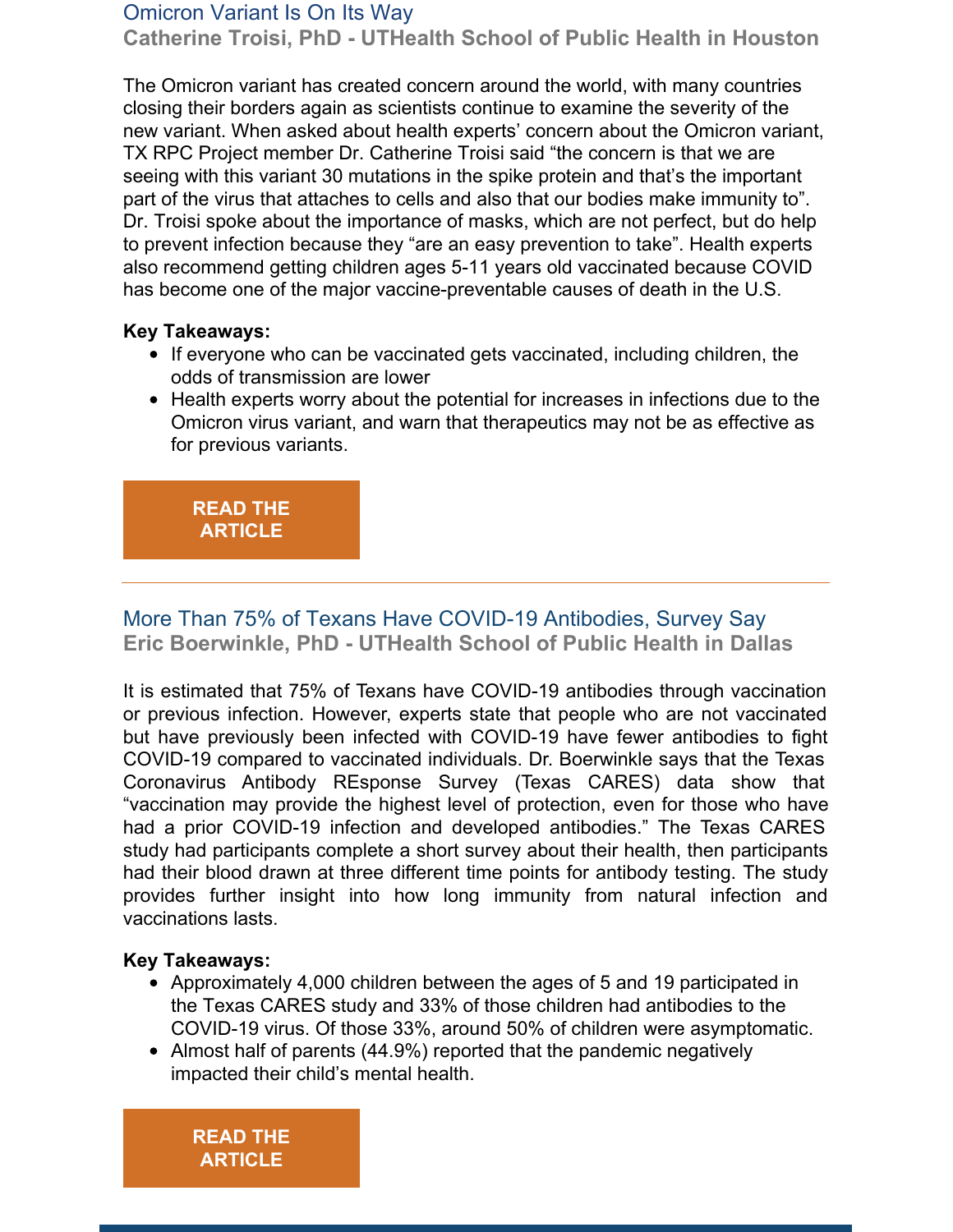## **TX RPC Partner Events**

WEBINAR: The 87<sup>th</sup> Legislative Session, Interim Opportunities, and Updates on the Fight Against Obesity

**Michael & Susan Dell Center for Healthy Living and Partnership for a Healthy Texas**

Participants learned about the ongoing advocacy of the Partnership for a Healthy Texas, whose mission is to combat obesity in the state via policy change. In this webinar, Dr. David Lakey and Joel Romo discussed the work of the Partnership, policy wins in the 87th legislative session, the work happening between legislative sessions, and what the landscape looks like for future efforts. Additionally, participants will hear an update on the Texas Research-to-Policy Project from Dr. Deanna Hoelscher, and the use of Texas SPAN data to provide information to decision-makers. Learn more about the Partnership for a Healthy Texas and get involved at **[https://partnershipforahealthytexas.org](https://partnershipforahealthytexas.org/)**.

**VIEW THE [RECORDING](https://sph.uth.edu/research/centers/dell/webinars/webinar.htm?id=c2b8fd57-42b1-481f-9c00-8fba0226365f)**

## REPORT: Health Fits Into Every Day

**Michael & Susan Dell Center for Healthy Living & CATCH Global Foundation**

The Coordinated Approach To Child Health (CATCH) is a school-based health program that works to promote healthy food choices and physical activity in order to prevent tobacco use. CATCH transforms a child's environment, culture, and society through child health efforts across the educational experience: classroom, family, physical education, and food service. CATCH has proven to reverse childhood obesity in El Paso and Austin-based schools, and has been adopted by more than 8,500 schools in the United States and across the word. It is the most widespread and researched coordinated school health program in the world. Check out their infographic about healthy eating!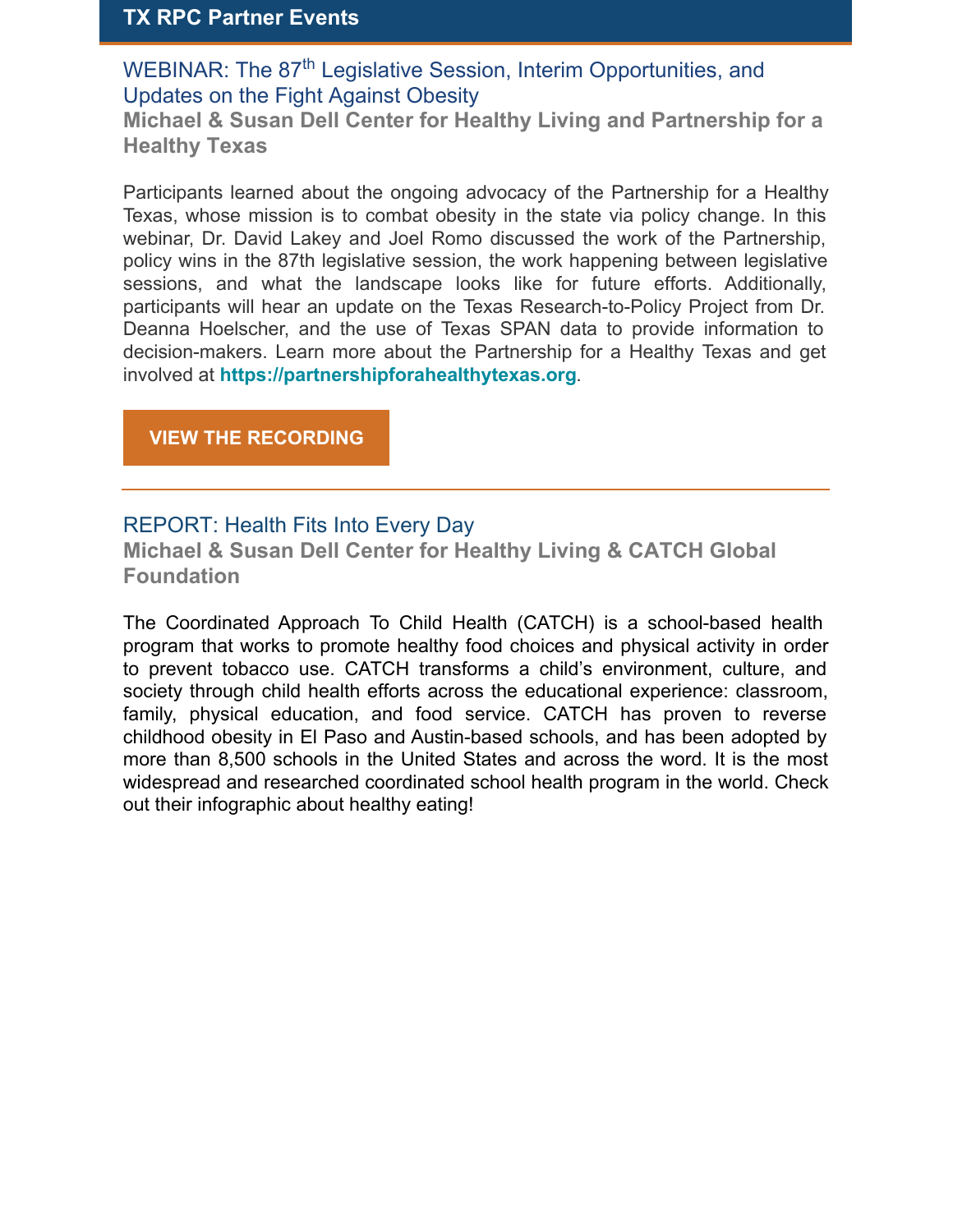## It's important for your kids to eat a healthy breakfast every day

Kids who eat a healthy breakfast every day are more attentive and less disruptive in the morning, as well as have more energy to play and learn.





Serve breakfast every day. Kids should never skip **breakfast**. Not eating breakfast is like starting a car trip with an empty gas tank.

Eat more GO foods than SLOW foods every day and WHOA foods only every once in awhile! The most healthful breakfasts, GO breakfasts, are made up of mostly GO foods.





**SLOW** foods are between GO loods are "whole GO and WHOA foods. loods" or those that are the least processed, lowest in salt and/or added sugars.



**Health** Fits

into very

most processed and are highest in unhealthy fats, added sugars, and/or salt. Breakfast shouldn't have a lot of sugar, but many packaged breaklast loodssugary cereal, some yogurts, toaster pastries - can be loaded with it.



foods like cereal and oatmeal. Sugary or caffoinated drinks are not part of a healthy breaklast for kids.

### **VIEW THE [INFOGRAPHIC](https://sph.uth.edu/research/centers/dell/assets/resources-images/hfied_breakfast_eng.pdf)**

## INFOGRAPHIC: Creating a Culture of Bicycling & Walking **Michael & Susan Dell Center for Healthy Living**

Creating a culture that is safe for walking and bicycling includes all aspects of the community: schools, businesses & worksites, media awareness, safety patrol, leadership, open streets & cyclovias, and infrastructure. Local leaders can promote walking and biking in ways that align with their existing policies, while media can promote "Open Street" events and provide bike safety education. Additionally, schools along "Open Street" routes can encourage communities members to learn how to ride their bikes safely. Check out the infographic on how you can help create a safer bicycling and walking culture!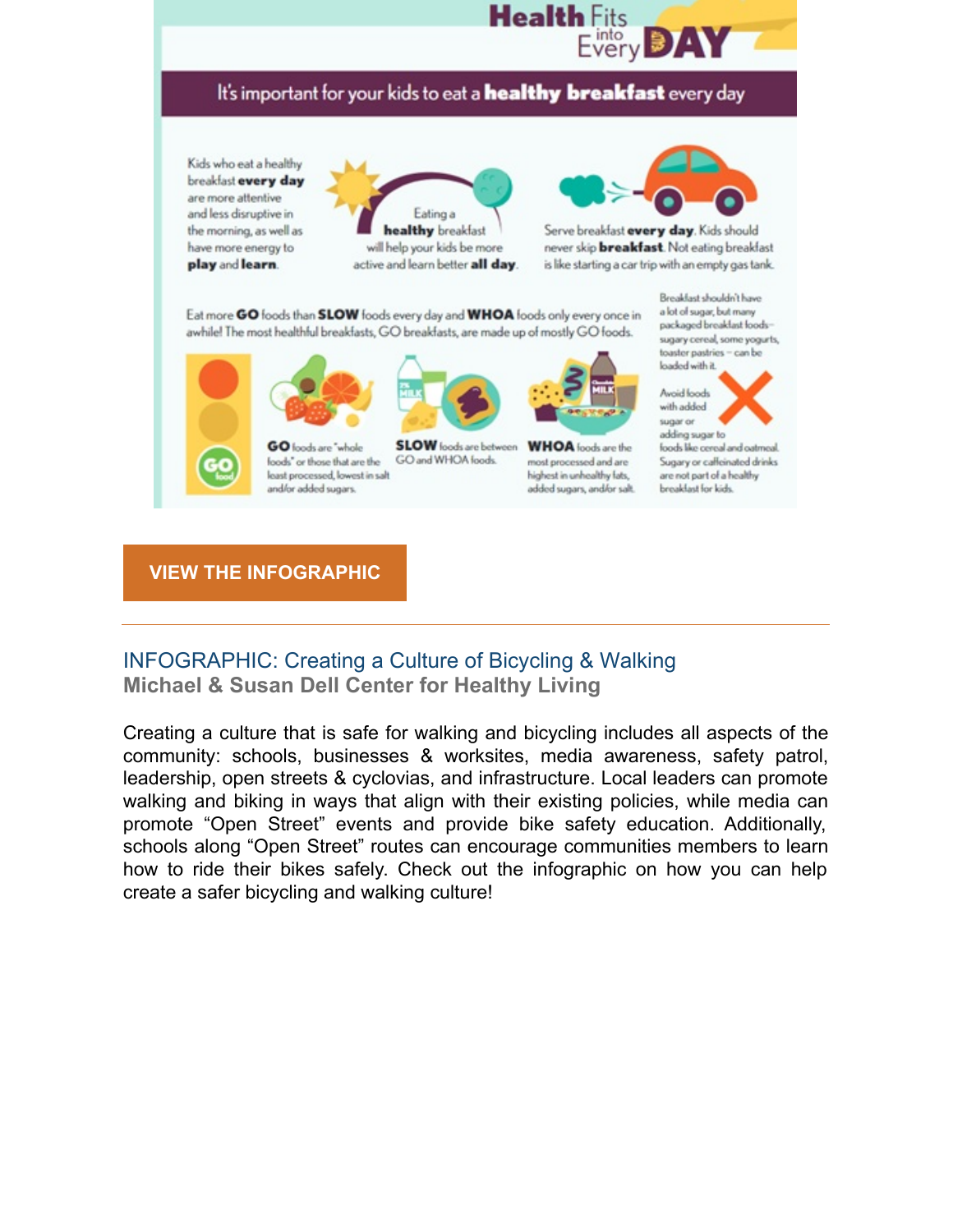

### **VIEW THE [INFOGRAPHIC](https://sph.uth.edu/research/centers/dell/assets/resources-images/bikewalkgraphiceng.pdf)**

## **Recent Publications by TX RPC Researchers**

#### **COVID-19 Publications**

Omer, S. B., Benjamin, R. M., Brewer, N. T., Buttenheim, A. M., Callaghan, T., Caplan, A., Carpiano, R. M., Clinton, C., DiResta, R., Elharake, J. A., Flowers, L. C., Galvani, A. P., **Lakshmanan, R.**, Maldonado, Y. A., McFadden, S. M., Mello, M. M., Opel, D. J., Reiss, D. R., Salmon, D. A., Schwartz, J. L., Sharfstein, J. M., & Hotez, P. J. (2021). Promoting COVID-19 vaccine acceptance: recommendations from the Lancet Commission on Vaccine Refusal, Acceptance, and Demand in the USA. *Lancet (London, England)*, S0140-6736(21)02507-1. Advance online publication. **[https://doi.org/10.1016/S0140-6736\(21\)02507-1](https://doi.org/10.1016/S0140-6736(21)02507-1)**

Suchting, R., Green, C. E., de Dios, C., Vincent, J., Moeller, F. G., **Lane, S. D**., & **Schmitz, J. M.** (2021). Citalopram for treatment of cocaine use disorder: A Bayesian drop-the-loser randomized clinical trial. *Drug and Alcohol Dependence*, *228*, 109054. **https://doi.org/10.1016/j.drugalcdep.2021.109054**

Teixeira, A. L., **Krause, T. M**., Ghosh, L., Shahani, L., Machado-Vieira, R., **Lane, S. D.**, Boerwinkle, E., & Soares, J. C. (2021). Analysis of COVID-19 Infection and Mortality Among Patients With Psychiatric Disorders, 2020. *JAMA Network Open*, *4*(11), e2134969. **https://doi.org/10.1001/jamanetworkopen.2021.34969**

#### **Non-COVID-19**

Beauchamp, A. M., & **Jetelina, K. K.** (2021). Effects of Social and Occupational Stress, and Physical Strain on Suicidal Ideation Among Law Enforcement Officers. *Occupational Health Science*, 1-17. **https://link.springer.com/article/10.1007/s41542-021-00103-7**

Camacho, L., Jr, Burmicky, J., **Cervantes, D.**, & Salinas, C., Jr (2021). Community college competencies for student educational leadership development and degree pathways. *New Directions for Student Leadership*, *2021*(171), 45–55. https://doi.org/10.1002/yd.20455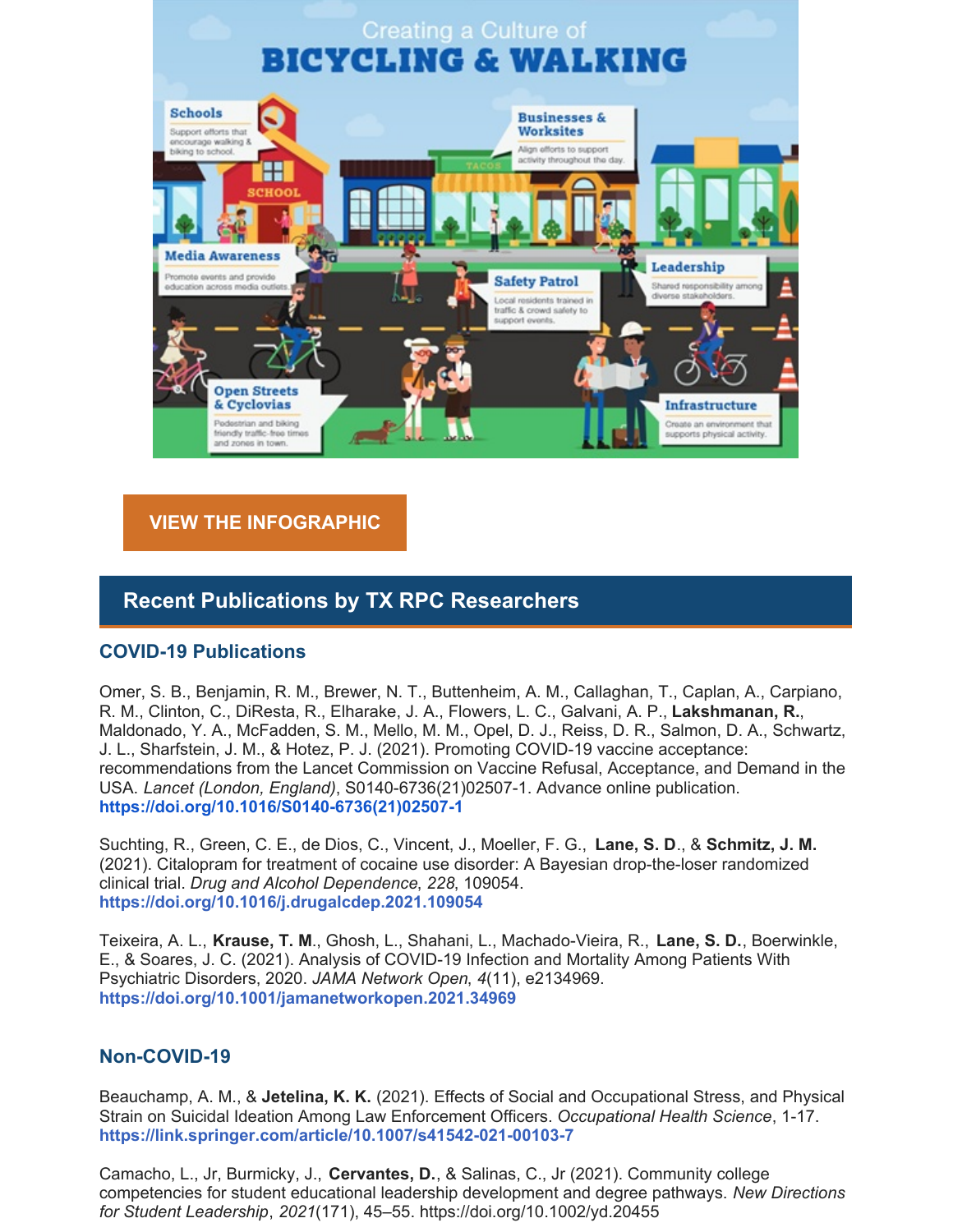Francis, J. K., Rodriguez, S. A., Dorsey, O., Blackwell, J. M., **Balasubramanian, B. A.,** Kale, N., Day, P., Preston, S. M., Thompson, E. R., Pruitt, S. L., & Tiro, J. A. (2021). Provider perspectives on communication and dismissal policies with HPV vaccine hesitant parents. *Preventive Medicine Reports*, *24*, 101562. **<https://www.sciencedirect.com/science/article/pii/S2211335521002527>**

Holcomb, J., Ferguson, G., Roth, I., **Walton, G**., & Highfield, L. (2021). Adoption of an Evidence-Based Intervention for Mammography Screening Adherence in Safety Net Clinics. *Frontiers in Public Health*, *9*, 748361. **https://doi.org/10.3389/fpubh.2021.748361**

Holcomb, J., Rajan, S. S., Ferguson, G. M., Sun, J., **Walton, G. H.**, & Highfield, L. (2021). Implementation of an Evidence-Based Intervention with Safety Net Clinics to Improve Mammography Appointment Adherence Among Underserved Women. *Journal of Cancer Education: The Official Journal of the American Association for Cancer Education*, 10.1007/s13187-021-02116-w. Advance online publication. **https://doi.org/10.1007/s13187-021-02116-w**

Kobayashi, M. A., Lee, T. K., St George, S. M., Lebron, C., Dorcius, D., Prado, G., & **Messiah, S. E.** (2021). Intergenerational cardiovascular disease risks among Hispanics living in the United States. *Pediatric Obesity*, e12870. Advance online publication. **https://doi.org/10.1111/ijpo.12870**

O' Callaghan, K. M., Shanta, S. S., Fariha, F., Harrington, J., Mahmud, A. A., Emdin, A. L., Gernand, A. D., Ahmed, T., **Abrams, S. A**., Moore, D. R., & Roth, D. E. (2021). Effect of maternal prenatal and postpartum vitamin D supplementation on offspring bone mass and muscle strength in early childhood: follow-up of a randomized controlled trial. *The American Journal of Clinical Nutrition*, nqab396. Advance online publication. **https://doi.org/10.1093/ajcn/nqab396**

Oyer-Peterson, K., Gimeno Ruiz de Porras, D., Han, I., **Delclos, G. L**., Brooks, E. G., Afshar, M., & Whitworth, K. W. (2021). A pilot study of total personal exposure to volatile organic compounds among Hispanic female domestic cleaners. *Journal of Occupational and Environmental Hygiene*, 1– 14. Advance online publication. **https://doi.org/10.1080/15459624.2021.2000615**

**Page, R. L**., Han, G., Akinlotan, M., **Patron, M. P.**, Gandhi, H., & Kochan, K. J. (2021). Telomere Length and Preterm Birth in Pregnant Mexican-Origin Women. *Maternal and Child Health Journal*, *25*(11), 1798–1805. **https://doi.org/10.1007/s10995-021-03209-0**

Perez, R. A., **Jetelina, K. K.,** & Reingle Gonzalez, J. M. (2021). The Chronic Health Effects of Work-Related Stressors Experienced by Police Communications Workers. *Safety and Health at Work*, *12*(3), 365–369. **https://doi.org/10.1016/j.shaw.2021.05.005**

Qureshi, F. G., Wiegand, J. G., O'Neill, G., Allen, B., Wools, G., Klement, J., Franklin, E. V., **Messiah, S. E.**, & Gupta, O. T. (2021). Longitudinal Outcomes in Adolescents After Referral for Metabolic and Bariatric Surgery. *Journal of Pediatric Gastroenterology and Nutrition*, *73*(6), 677–683. **https://doi.org/10.1097/MPG.0000000000003290**

**Schmitz, J. M**., **Lane, S. D**., **Weaver, M. F**., Narayana, P. A., Hasan, K. M., Russell, D. D., Suchting, R., & Green, C. E. (2021). Targeting white matter neuroprotection as a relapse prevention strategy for treatment of cocaine use disorder: Design of a mechanism-focused randomized clinical trial. *Contemporary Clinical Trials*, *111*, 106603. Advance online publication. **<https://doi.org/10.1016/j.cct.2021.106603>**

**Szeszulski, J**., Craig, D. W., Walker, T. J., Foster, M., Mullen, P. D., & Fernandez, M. E. (2021). Applying evidence-based intervention (EBI) mapping to identify the components and logic of colorectal cancer screening interventions. *Translational behavioral medicine*, ibab140. Advance online publication. **https://doi.org/10.1093/tbm/ibab140**

Zhao, X., Lee, R. E., Ledoux, T. A., **Hoelscher, D. M**., McKenzie, T. L., & O'Connor, D. P. (2021). Harmonizing Ratings from Different School Environment Assessment Methods: A Simplified Approach. *The Journal of School Health*, 10.111/josh/13108. Advance online publication. **<https://doing.org/10.1111/josh.13108>**.

**Texas Population Publications General:**